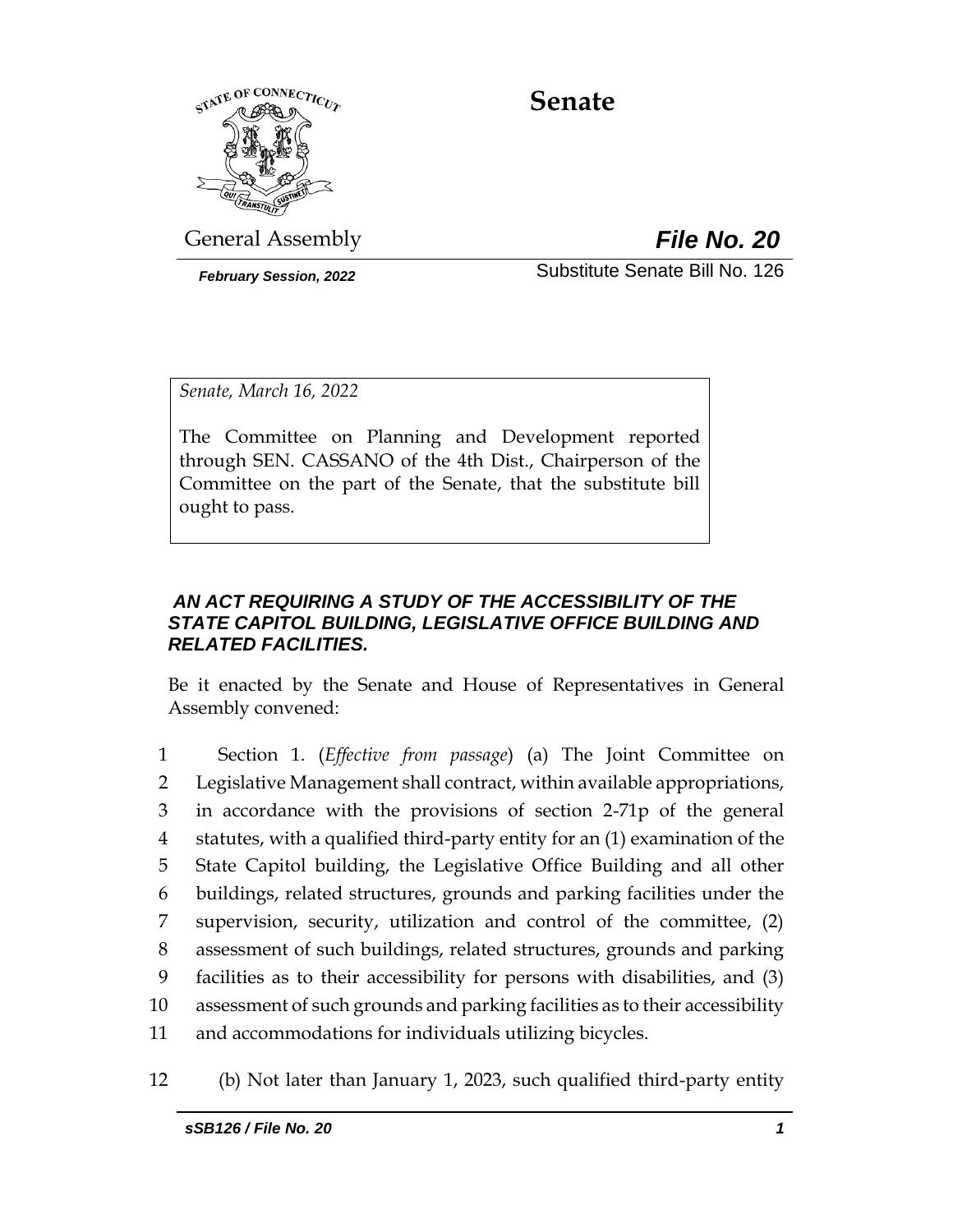shall submit to the Joint Committee on Legislative Management (1) a report on the findings of such assessment, and (2) recommendations for (A) improving such accessibility, and (B) modifications to such buildings, related structures, grounds and parking facilities for (i) compliance with the provisions of the federal Americans with Disabilities Act, 42 USC 12101 et seq., as amended from time to time, and (ii) the installation of bicycle racks or other structures to accommodate the parking of bicycles.

This act shall take effect as follows and shall amend the following sections: Section 1 *from passage* New section

*PD Joint Favorable Subst.*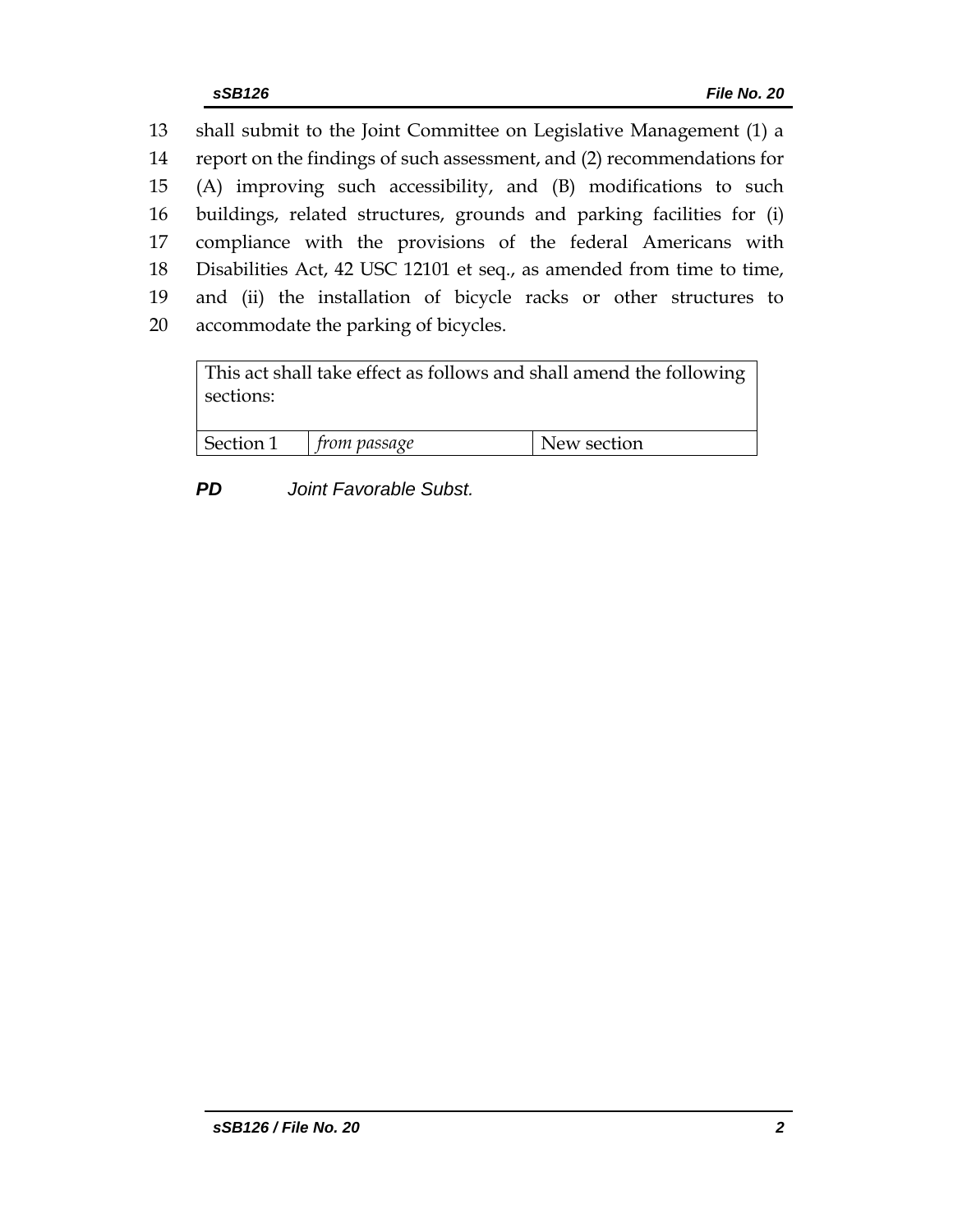*The following Fiscal Impact Statement and Bill Analysis are prepared for the benefit of the members of the General Assembly, solely for purposes of information, summarization and explanation and do not represent the intent of the General Assembly or either chamber thereof for any purpose. In general,*  fiscal impacts are based upon a variety of informational sources, including the analyst's professional *knowledge. Whenever applicable, agency data is consulted as part of the analysis, however final products do not necessarily reflect an assessment from any specific department.*

### *OFA Fiscal Note*

#### *State Impact:*

| <b>Agency Affected</b> | <b>Fund-Effect</b> | FY 23 \$ | FY 24 \$ |
|------------------------|--------------------|----------|----------|
| Legislative Mgmt.      | GF - Cost          | 60.000   | None     |
| Note: GF=General Fund  |                    |          |          |

#### *Municipal Impact:* None

#### *Explanation*

The bill requires the Office of Legislative Management (OLM) to contract with a third-party entity to study and assess the State Capitol complex for its accessibility: 1) for persons with disabilities, and 2) for individuals with bicycles. In addition, the third-party entity must submit an assessment report with recommendations to the Joint Committee on Legislative Management by January 1, 2023.

It is estimated that such one-time study and would cost \$60,000.

#### *The Out Years*

The annualized ongoing fiscal impact identified above is a one-time cost.